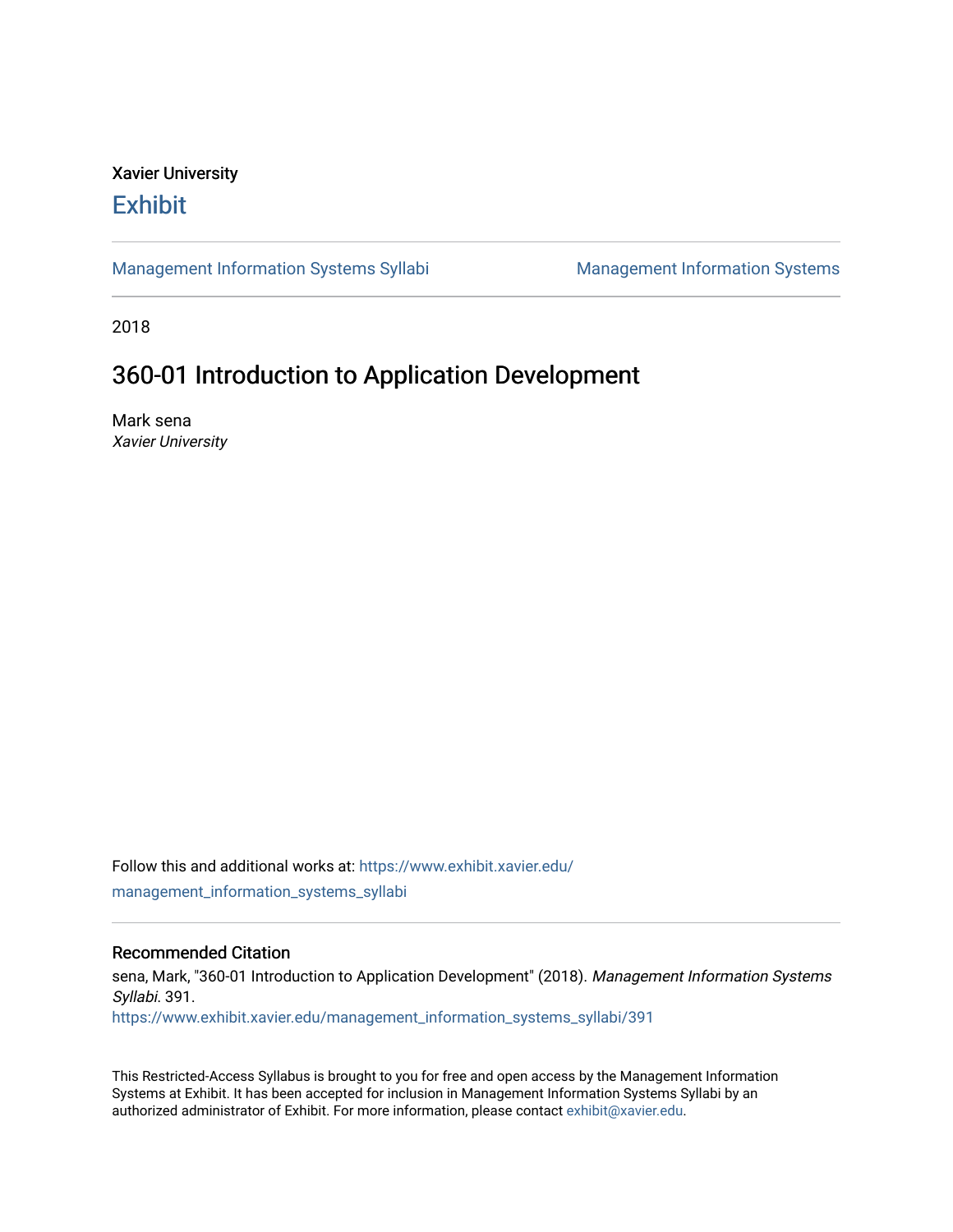# Course Syllabus

Jump to Today \& Edit

### COURSE SYLLABUS

#### XAVIER UNIVERSITY WILLIAMS COLLEGE OF BUSINESS

INFO 360: Introduction to Application Development

INSTRUCTOR: Mark Sena

| E-MAIL | sena@xavier.edu | <b>TELEPHONE:</b> | 745-3296 |
|--------|-----------------|-------------------|----------|
|--------|-----------------|-------------------|----------|

#### Office Hours: Tues 10-1130 Thurs 10-1130 and 5-6. Please email prior to office visit.

#### Textbook

Excel VBA Programming for Dummies by John Wallenbach [\(http://proquest.safaribooksonline.com/book/programming/vba/9781119077398\)](http://proquest.safaribooksonline.com/book/programming/vba/9781119077398)

Free online access via Xavier Library's Safari Techbooks (note if off campus, must first logon to Xavier.edu/library). Hard copies of book are useful and fairly inexpensive. [\(http://proquest.safaribooksonline.com.nocdbproxy.xavier.edu/book/programming/vba/9781118490389\)](http://proquest.safaribooksonline.com.nocdbproxy.xavier.edu/book/programming/vba/9781118490389)

[\(http://proquest.safaribooksonline.com/book/programming/vba/9780470475355\)](http://proquest.safaribooksonline.com/book/programming/vba/9780470475355)

**WILLIAMS COLLEGE OF BUSINESS MISSION:** "We educate students of business, enabling them to improve organizations and society, consistent with the Jesuit tradition."

#### Course Description:

This course will introduce students to application development using Microsoft VBA for Excel. Students will learn the fundamentals of computer programming, including program logic, variable definition, input/output, error handling, looping, testing, etc., Students will also learn intermediate and advanced Excel skills, including creating custom functions, macros, and VBA code that extends the inherent capabilities of Excel.

Students are expected to have foundation skills in Excel prior to the class, including recording macros, pivot tables, intermediate functions (such as VLOOKUP), data cleansing functions, formulas with absolute and relative references, and other skills from INFO 120 and 220 or a comparable course.

This course reinforces the Information Systems program goals related to proficiency in software development and IT project management.

#### CLASS POLICIES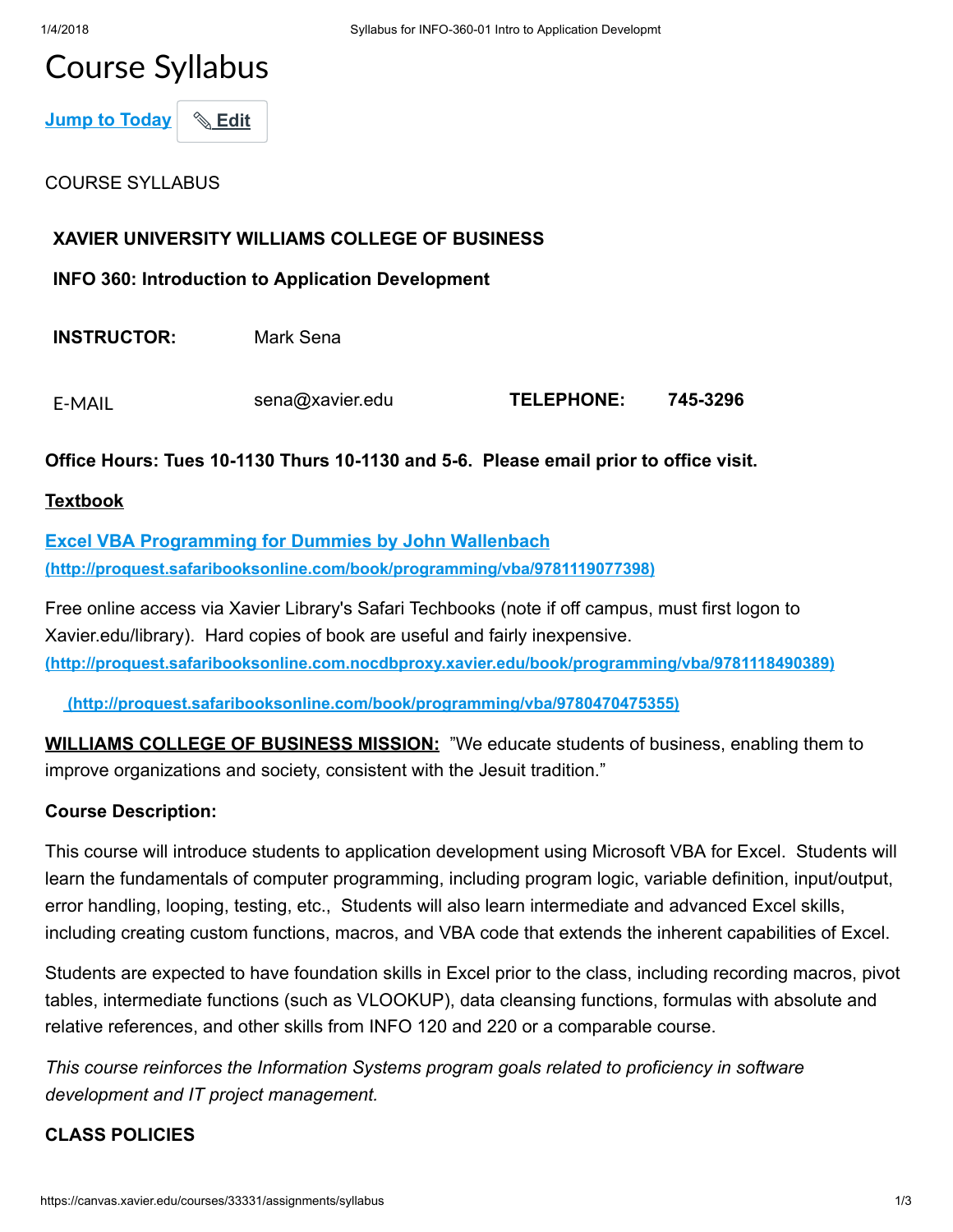- 1. You are expected to attend each class meeting.
- 2. Assignments are to be submitted by the due date or you will lose points (10% every day late until the 5th day, after the 5th day the assignment will receive a maximum of 50%). Due dates, including late work deadlines will be indicated on the course home page. It is the students responsibility to keep track of all due dates.
- 3. "All work submitted for academic evaluation must be the student's own. Certainly, the activities of other scholars will influence all students. However, the direct and unattributed use of another's efforts is prohibited as is the use of any work untruthfully submitted as one's own." The penalty for violation of this policy will be a zero for that assignment if it is a first offense. Subsequent violation will result in an F for the course and a letter to the Dean.

You are encouraged to work together on the logic of a program but you must do the actual programming yourself.

## DISABILITY SERVICES

It is my goal that this class be an accessible and welcoming experience for all students. If you are a student with a disability who may have trouble participating or effectively demonstrating learning in this course, contact me to arrange an appointment to share your Accommodation Letters from Disability Services and to discuss your needs. Disability related information is confidential. If you have not contacted Disability Services (located in the Learning Assistance Center) to arrange accommodations, I encourage you to do so by contacting Cassandra Jones, by phone at 513-745-3280, in person on the Fifth Floor of the Conaton Learning Commons, Room 514, or via e-mail at jonesc20@xavier.edu as soon as possible as accommodations are not retroactive."

### EVALUATION

- $\bullet$  Quizzes (3) 30%
- Assignments (3) 30%
- Final Project (team assignment with peer evaluation) 20%
- Final Exam 20%

# Course Summary:

Date **Details**